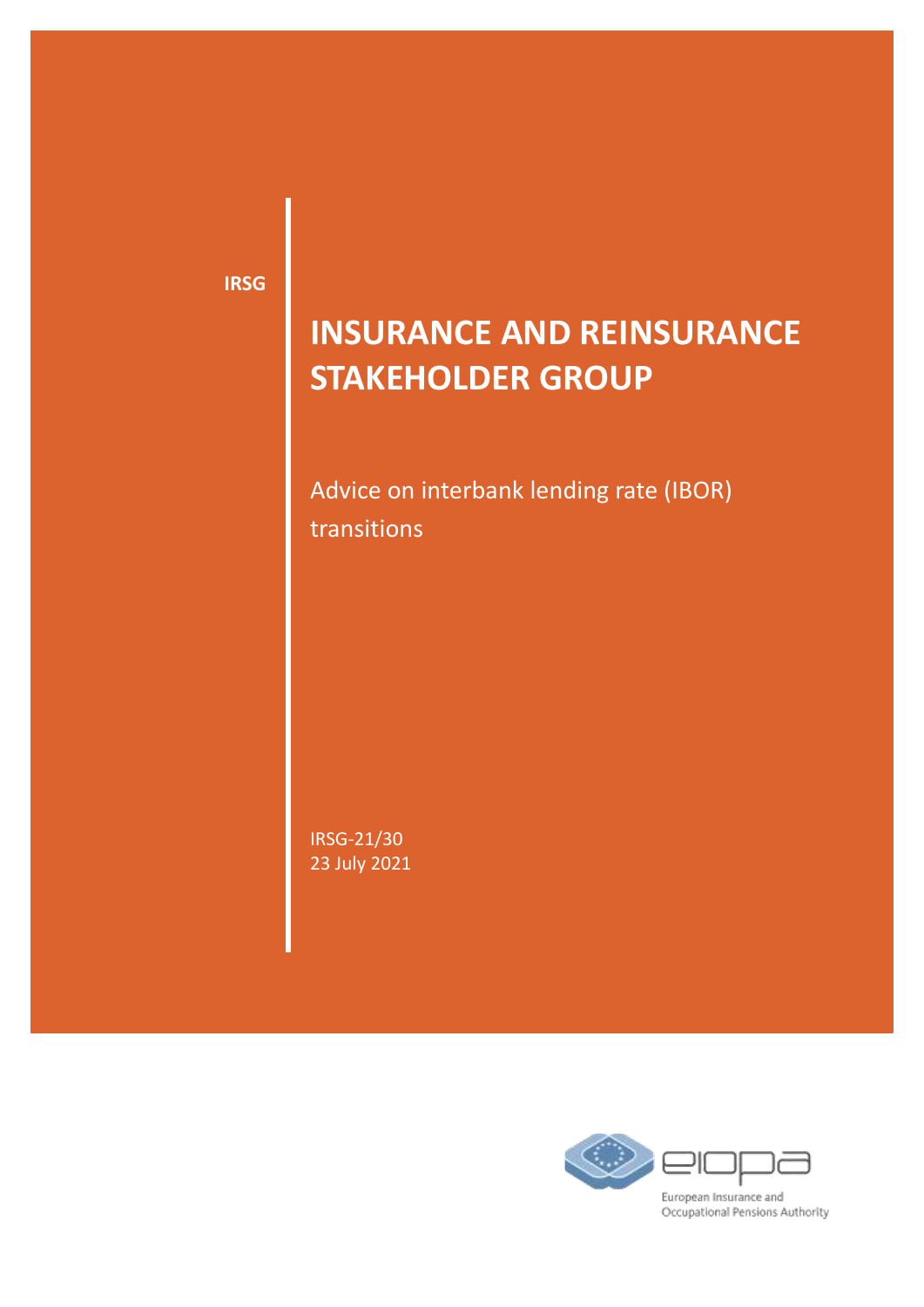## **CONTENTS**

### **[EXECUTIVE SUMMARY](#page-2-0) 3**

#### **[EIOPA Questions](#page-3-0) 4**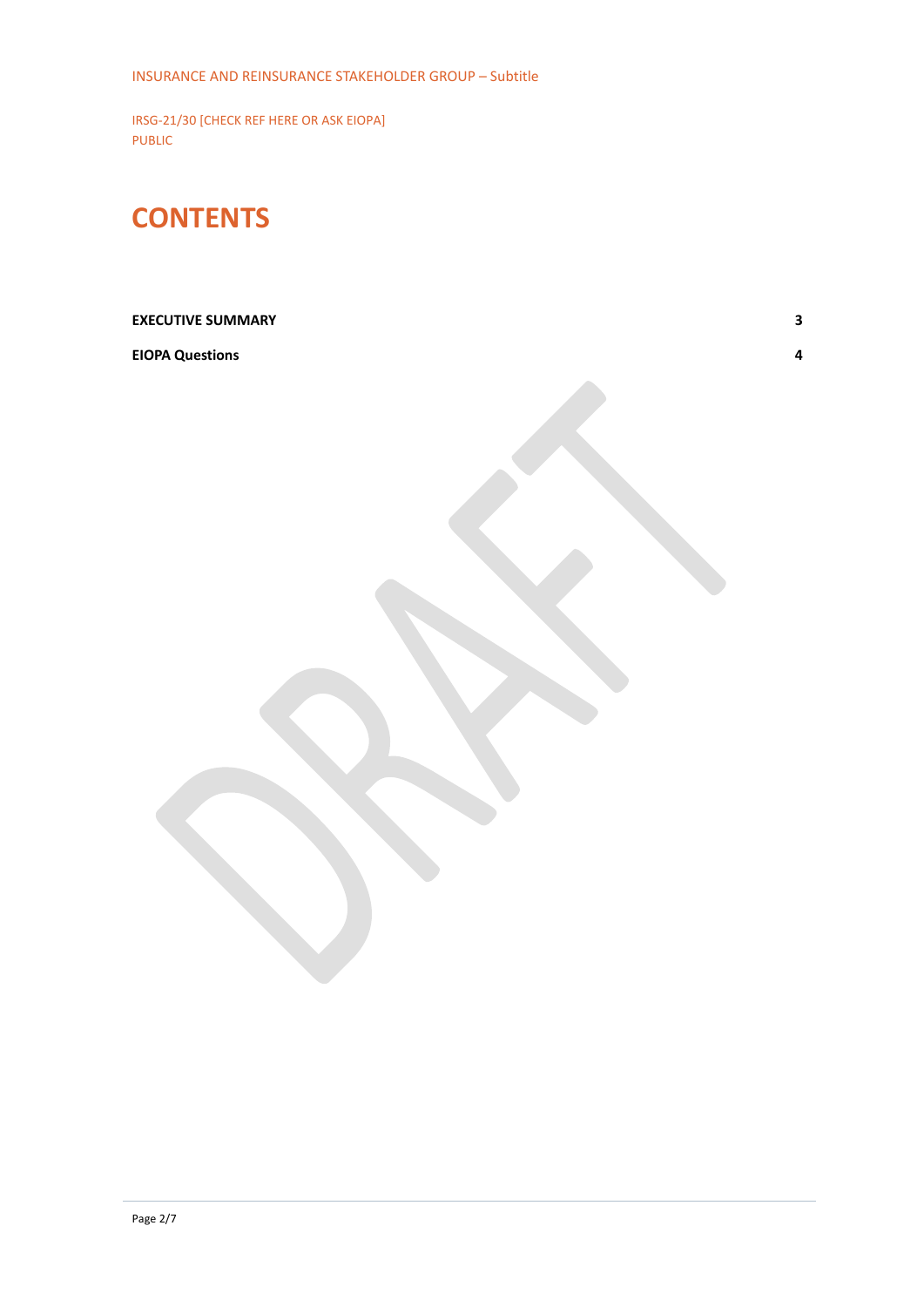### <span id="page-2-0"></span>**EXECUTIVE SUMMARY**

The IRSG supports EIOPA's intention to be transparent in this change, to follow rather than lead the market and to avoid unnecessary material impact on undertakings arising from a technical change due to IBOR transitions. We are generally supportive of the approach proposed.

Given that this is a technical change to the base curve due to the Euribor/Libor switch, which does not represent any change in the underlying risks, one would not envisage it should give rise to substantive change in liability valuations. It is therefore important that the impact is fully understood and is minimised. In this regard we would not necessarily dismiss the need for transitional measures or an 'upward adjustment'.

Facilitation of effective ALM by insurers is an important consideration which should also be reflected in the switch timing.

In addition, we would encourage close co-operation with regulators from other jurisdictions to ensure a consistent approach is adopted as far as possible.

The risk of not finding a way to make the transition before any deadline should be avoided. The possibility of ending up using government bond rates as the benchmark might be the scenario which brings the biggest uncertainties.

Our answers to specific questions follow.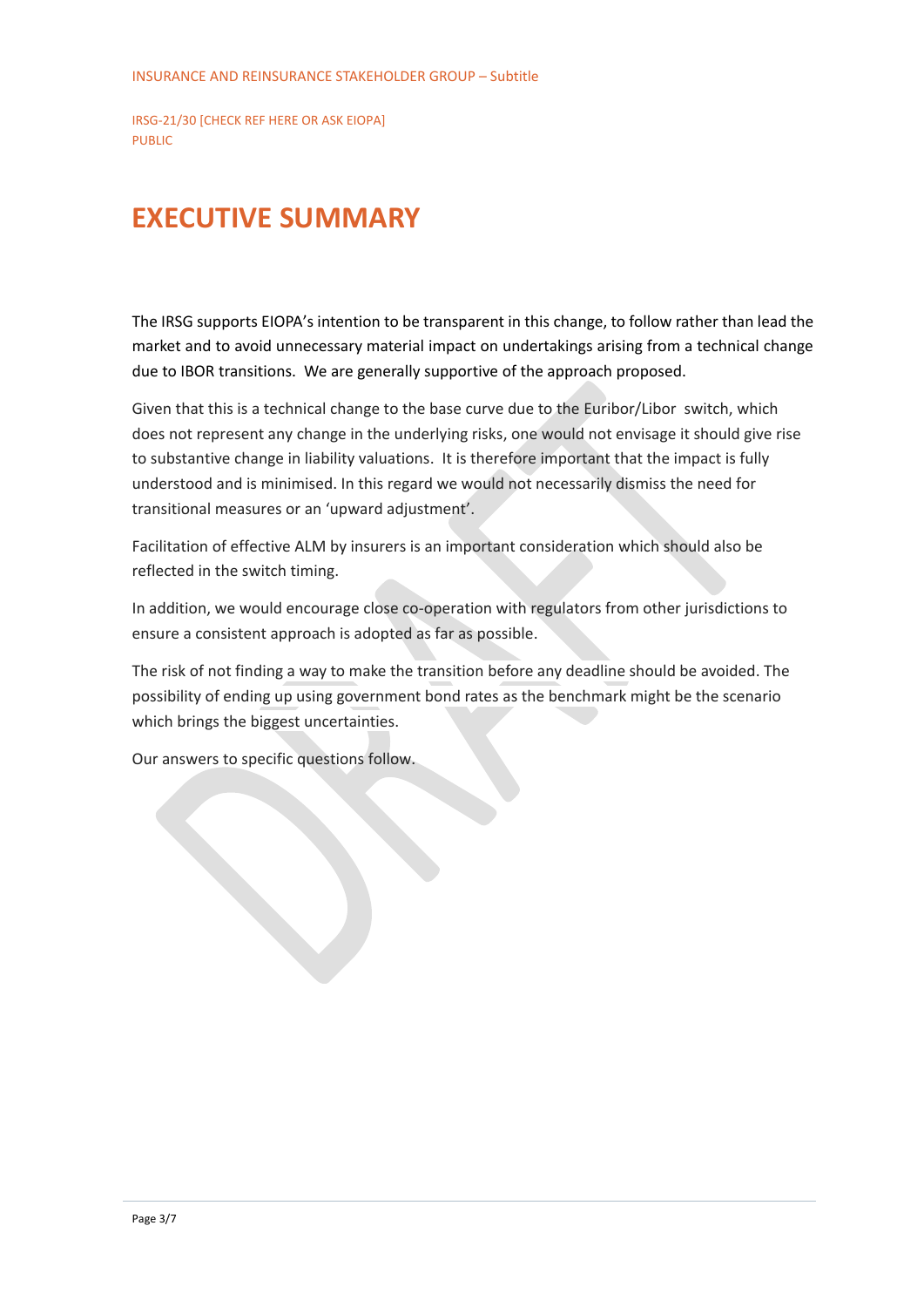## <span id="page-3-0"></span>**EIOPA QUESTIONS**

*Q1: Do you agree with the overall approach of the immediate switch subject to the two preconditions?* 

Yes. We agree that the liquidity and proximity condition tests are appropriate.

We suggest that caution be exercised in the timing of the switch and that, even where liquidity and proximity criteria are met, the timing of the ending of publication of IBOR curves be considered.

In order to facilitate effective ALM, EIOPA could set a transition date on a provisional basis, and this date would be revised if the liquidity / proximity conditions were not met 3 months in advance.

In the meantime, EIOPA could start :

- Providing both curves so that stakeholders can measure the impact of the change, and
- Estimating a LTAS based on the OIS curve to improve the visibility of the actors on the subject.

The EIOPA decision tree could be amended as follows in the case IBOR curves have not stopped being published :



*Q2: Do you agree with the way the 'liquidity' condition is defined?*

Yes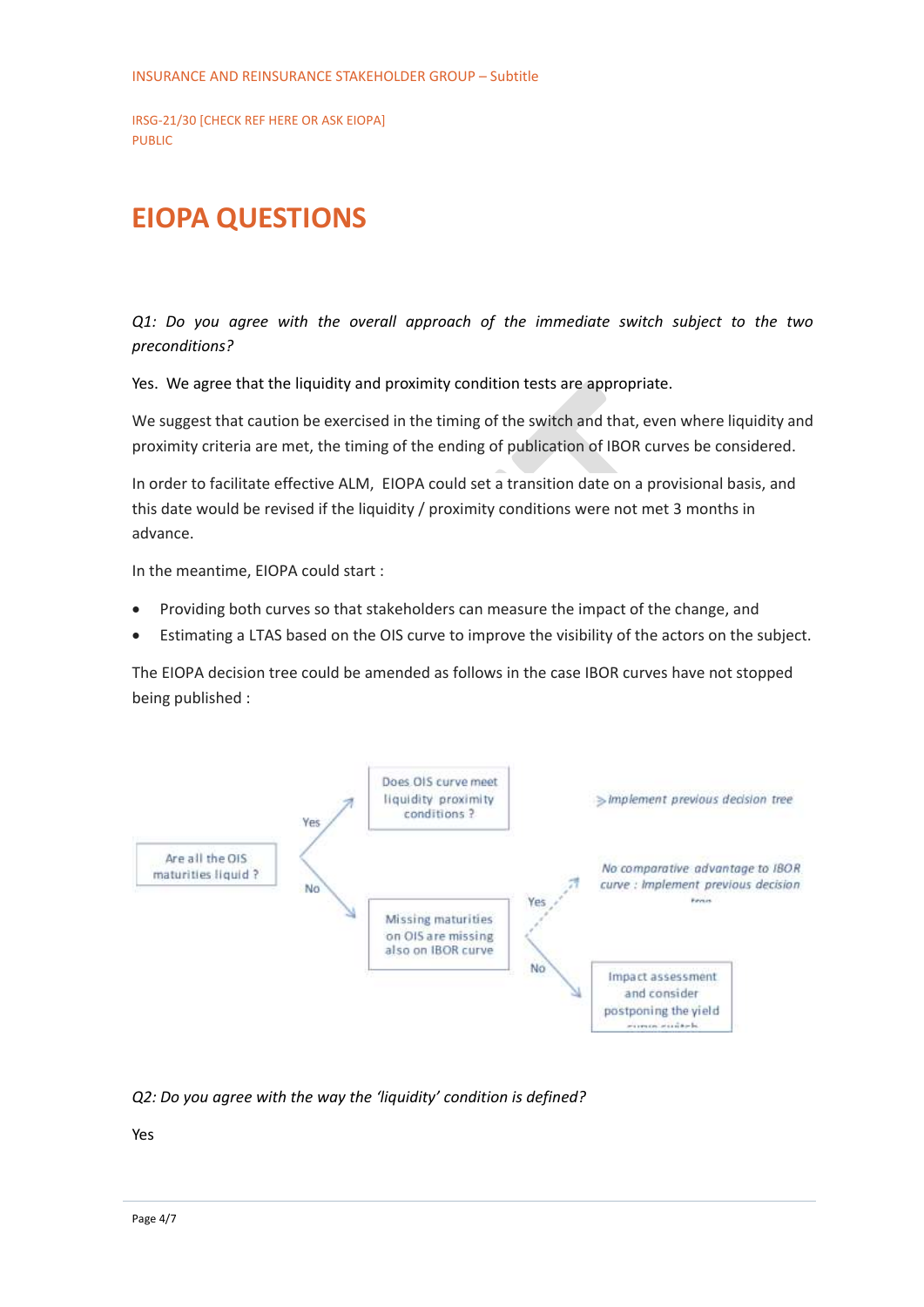*Q3: Do you agree with the way the 'proximity' condition is defined?* 

Yes

*Q4: Do you believe the 'proximity' condition has to be met for three consecutive months or a shorter period would be sufficient?* 

We believe that the period proposed is appropriate.

*Q5: Do you think there is another condition EIOPA would need to consider for the immediate switch to the new OIS term structures?* 

No. The risk of not finding a way to make the transition before any deadline should be avoided. The possibility of ending up using government bond rates as the benchmark might be the scenario which brings the biggest uncertainties.

*Q6: Do you believe that the foreseen changes in the RFR methodology due to IBOR transitions and the method of switching the underlying instruments (depending on the proximity and liquidity condition) could have an impact on the market rates itself, and if so, with what impact and how might this be mitigated?*

No

#### *Q7: Do you agree with the overall approach regarding the CRA?*

Yes. The CRA should be allowed to drop to zero or near to zero if the market pricing indicates so. CRA has been very low for a number of years which reflects the low risk level inherent in the market. Also new legislation, e.g. EMIR, has further decreased the possible credit risk here.

*Q8: Is there any alternative option you believe EIOPA would need to consider regarding the treatment of the CRA?*

No

*Q9: Would you have a view on how to treat the CRA for those currencies for which the CRA is currently being derived from either the CRA for the EUR or the CRA for the USD?*

N/A

*Q10: What is your opinion about the proposed changes in the LLPs and the use of government bonds for the JPY and CHF?* 

EIOPA is proposing changes for some currencies. We believe that no immediate decision should be made to change the current LLP, e.g. to reduce the LLP as proposed for GBP to 30 years from 50 years. A twelve month waiting period before assessing the need for any change based on the depth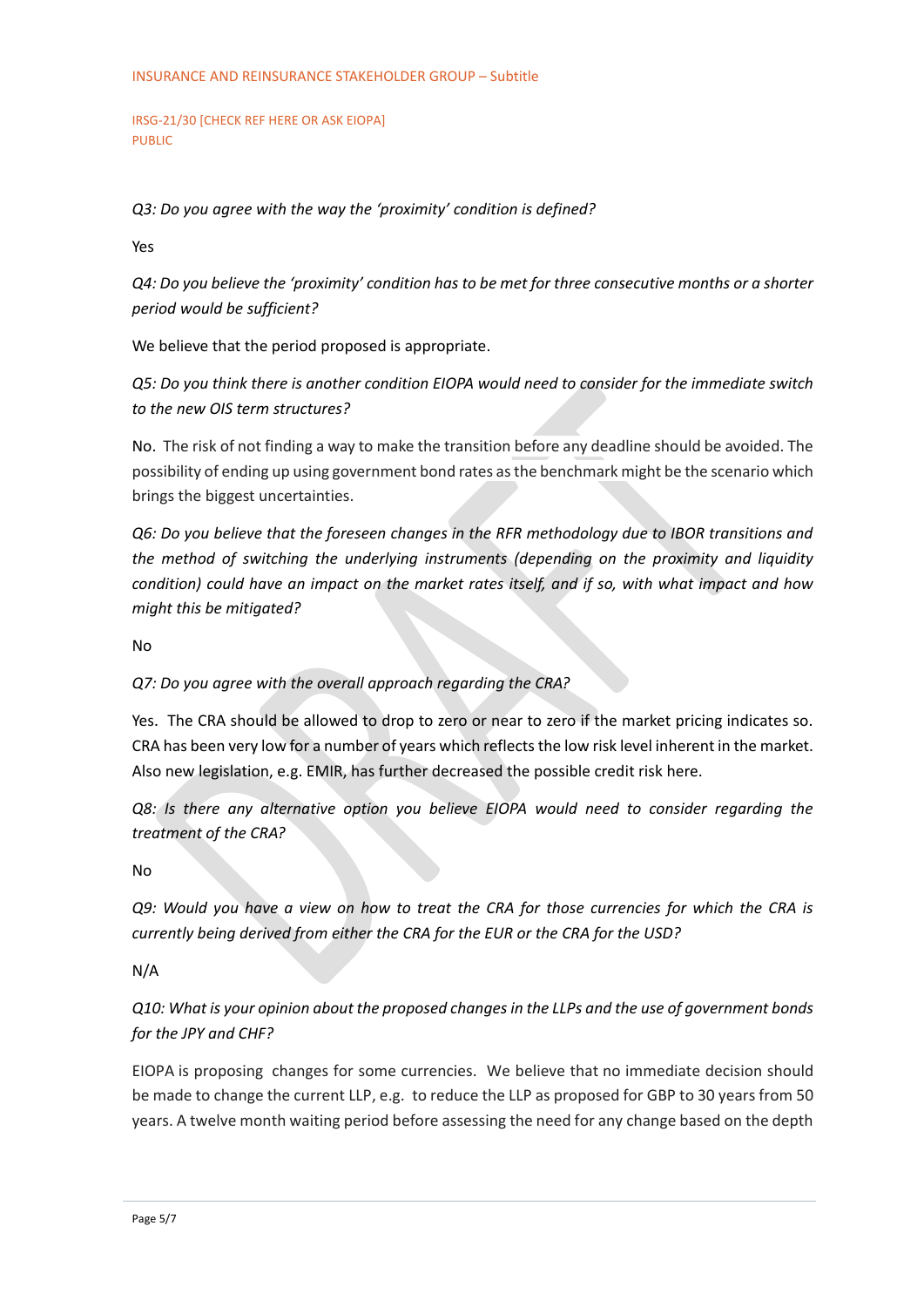and liquidity in the market would seem sensible. This is important as this will otherwise impact company ALM, risk management and hedging policies.

*Q11: What is your view on the proposed treatment of the LTAS?*

We agree with the proposal.